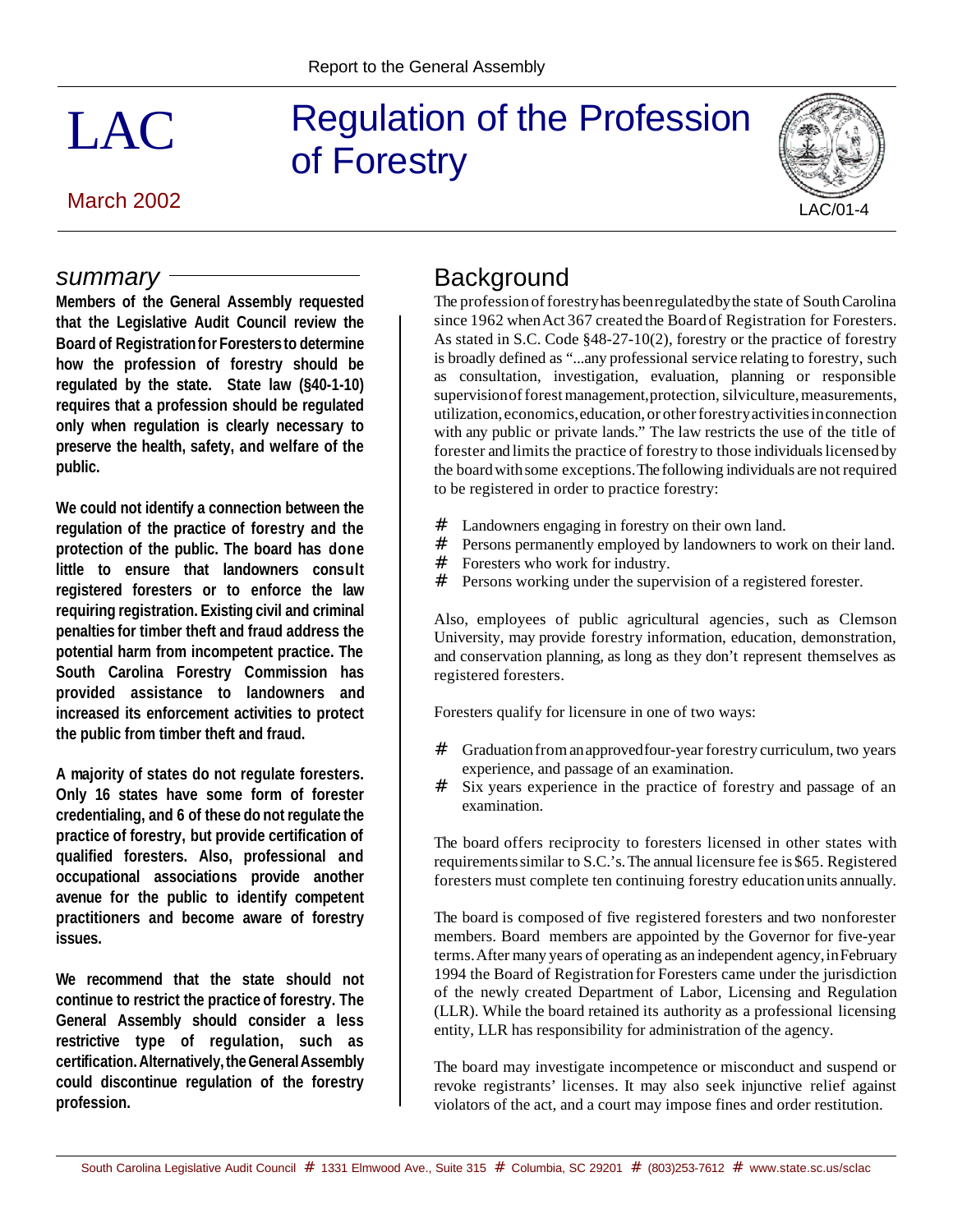# Regulation of the Profession of Forestry

Members of the General Assembly requested that the Legislative Audit Council review the Board of Registration for Foresters and recommend the type of regulation needed for the forestry profession. We did not find evidence that the current laws restricting the practice of forestry have protected the public from the unauthorized or incompetent practice of forestry. We recommend that the state change the type of regulation from licensure to certification; the practice of forestry should not be limited to those who are licensed. Alternatively, the regulation of forestry and foresters could be discontinued.

#### Types of Regulation

S.C. Code §40-1-10 *et seq.*, enacted in 1996, concerns state regulation of occupations and provides for the administrative structure of regulatory boards under the Department of Labor, Licensing and Regulation. These statutes assert the rights of individuals to practice the profession, trade, or occupation of their choice and require that no profession can be regulated except when it is necessary to protect the public interest. The law recognizes four degrees of regulation:

- 1. Civil action or criminal penalties statutory or common law penalties are in place to address existing harm or prevent future harm.
- 2. Registration— names of persons desiring to be listed as practitioners are maintained.
- 3. Certification a state board regulates those persons who meet predetermined qualifications and only those persons are permitted to use the title; it does not limit the practice of the profession.
- 4. Licensure a board grants permission to persons meeting predetermined qualifications to have exclusive use of a title and to engage in an occupation to the exclusion of unlicensed persons.

The law requires the General Assembly to consider each type of regulation in order. For example, if strengthening existing civil and criminal penalties is not sufficient to protect the public, a system of registration would be considered. Licensure is the most restrictive form of regulation and should be considered as a last resort. Although the current laws regulating foresters provide for "registrants," this term is misleading because the law is a licensure law. Only registered foresters are allowed to practice the profession.

In order to establish the proper level of regulation, S.C. Code §40-1-10(D) lists ten factors to be considered by the General Assembly. We reviewed these factors and used them as criteria in evaluating the level of regulation appropriate for foresters. Several of these factors are discussed below.

#### Possible Harm to the Public

Economic losses constitute the greatest potential harm from the unauthorized or incompetent practice of forestry. A 1985 evaluation of the Georgia Rural Forestry Assistance program found that landowners assisted by professional foresters received as much as 87% more for their timber than those not assisted. If an incompetent forester or a nonforester values timber below actual market value, the economic harm occurs to the landowners. Also, the public may realize an environmentalbenefit through well-managed forests. However, the Board of Registration for Foresters has done very little to promote good forest management practices.

The board has taken few steps to ensure that landowners consult registered foresters. The board publishes a roster of registered foresters but does not identify the types of services provided by those foresters. Most of the information published by the board is for foresters already registered or those seeking to become registered. The board's policies require that a newsletter be published twice a year. However, the last newsletter was published in Fall 1999. The board did provide a list of registered foresters to the South Carolina Forestry Commission (SCFC), which maintains a list of consulting foresters.

While the board has not acted to prevent harm to the public, the South Carolina Forestry Commission does provide assistance to landowners. According to a 1993 U.S. Forest Service Survey, there are 12.4 million acres of commercial forestland in S.C. Farmers and non-industrial private owners own 72% of this land. Forest industry owns approximately 19% with 9% in public ownership. SCFC employs professional foresters to provide forest management advice and assistance to landowners. For FY 00-01, 2,709 management plans were prepared for 167,240 acres. SCFC also referred 320 cases to consulting foresters and 44 to industrial foresters to assist in carrying out the plans.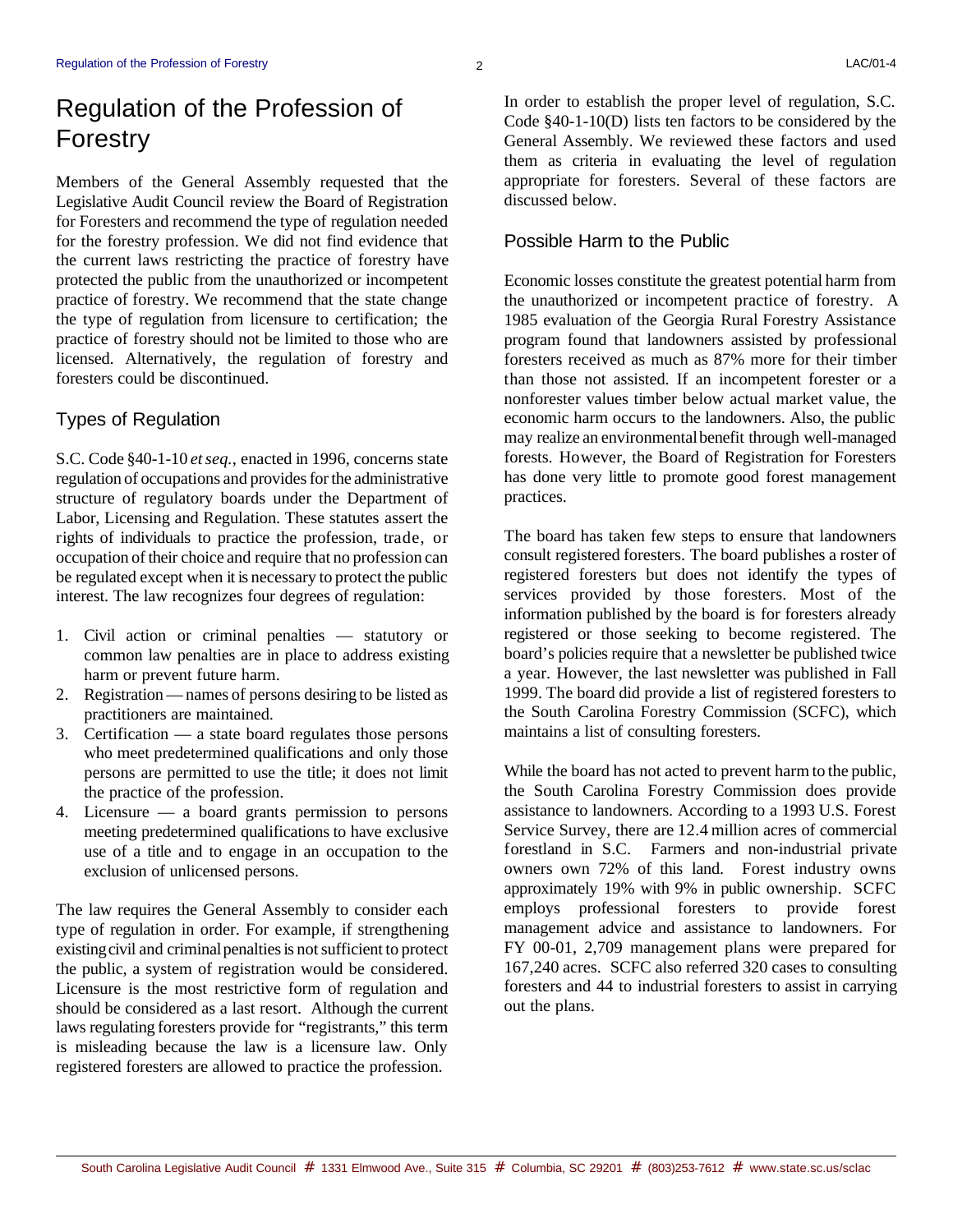#### Enforcement of Existing Laws

The law defines the practice of forestry broadly. Anyone giving advice to a landowner about trees could be considered to be practicing forestry, which is restricted by law to registered foresters. For example, if a landowner hires a tree cutter to remove a dead tree and the cutter notices another dead tree on the property and advises the landowner to cut that tree down, the cutter may be practicing forestry in violation of the law. However, the board has done little to enforce the law.

From FY 98-99 through FY 00-01, the board received eight complaints. Five of the cases concerned individuals who were practicing forestry without a license. The board issued cease and desist letters in those cases. Only three cases concerned registered foresters and two of these were dismissed. With 817 registered foresters as of October 2001, there were complaints filed against less than 1% of foresters. The only actions taken by the board were to issue cease and desist letters and one letter requiring a forester to take a continuing education class. The board did not pursue criminal or civil penalties against any person.

In contrast, the South Carolina Forestry Commission has increased its enforcement activities to protect the public from timber theft and fraud. SCFC has a law enforcement unit that investigates timber theft and timber fraud. Timber theft occurs when trees are cut down and sold without the owner's permission. Timber fraud happens when someone intentionally misrepresents the value or condition of the trees and pays the landowner less than the actual value of the trees.

- # From FY 97-98 through FY 00-01, the SCFC had an increase in cleared theft and fraud cases from 33 to 127.
- # In FY 00-01, SCFC settled 127 cases worth \$1,096,344 and had 34 cases pending worth \$324,134.
- # SCFC also sponsored 26 timber theft awareness and prevention programs to landowners.

The board has not reviewed the SCFC's timber theft and fraud cases to determine whether violations of the licensing law occurred.

#### S.C. FORESTRY COMMISSION TIMBER THEFT CASES SETTLED



Source: South Carolina Forestry Commission.

In 2001, the SCFC sponsored two 6-week radio campaigns to alert S.C. landowners and the public to the potential for timber theft and to advise those who might be concerned to contact SCFC law enforcement. SCFC also produced a handout providing information on detecting and avoiding timber theft/fraud. The brochure provides the telephone number of the SCFC law enforcement division that members of the public can call to report suspected fraud or theft.

#### Other States' Regulation of Foresters

A majority of states do not regulate foresters. The Society of American Foresters chartered a task force in June 2000 to evaluate its role in supporting forester licensing and registration initiatives. This report noted that only 16 states currently have some form of forester credentialing. Florida did regulate foresters but allowed the law to expire because there were not enough consumer complaints to justify retaining it.

Six of the states that credential (regulate) foresters do not regulate the practice of forestry, only the use of the title. The state issues credentials to those individuals who meet the stated requirements and only those individuals can identify themselves as foresters. By using individuals who are credentialed by the state, the public is assured that the forester meets certain standards.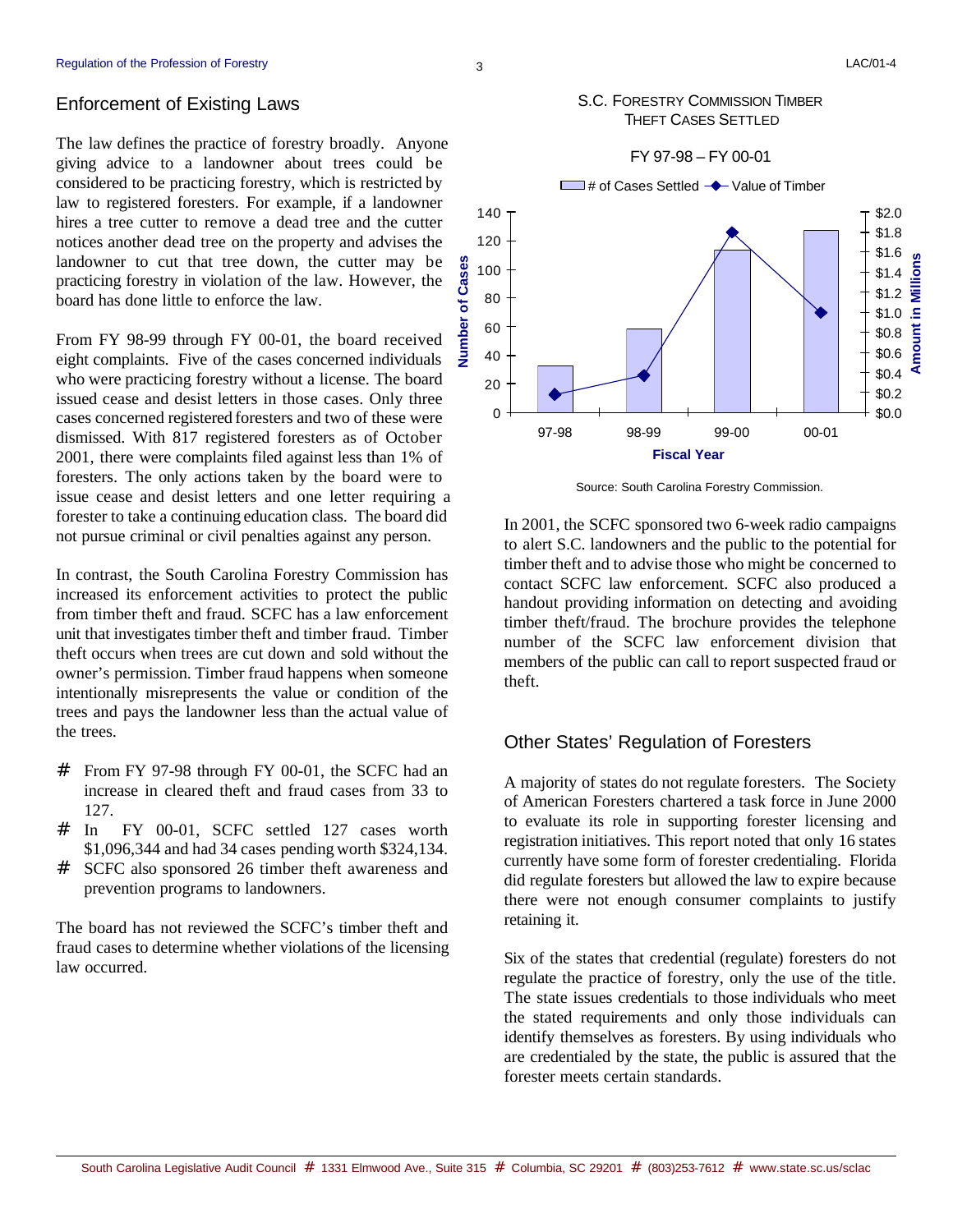

#### STATES THAT REGULATE THE FORESTRY PROFESSION

Source: Society of American Foresters.

#### Professional and Occupational Associations

Professional and occupational associations provide another avenue for the public to identify competent practitioners and become aware of forestry issues. The Society for American Foresters (SAF) is a national organization representing the forestry profession. The SAF operates a certified forester program to help the public identify qualified foresters. To become a certified forester, the requirements are:

- # Accredited degree or equivalent.
- # Five years of professional experience.
- # Continuing education.

The SAF is in the process of developing a written exam to test professional core competence in forestry that will be mandatory to become a certified forester. Currently 23 foresters in S.C. are listed as certified foresters. This certification is more stringent than the state's requirements to become a registered forester. SAF certification requires a college degree and more experience, five years instead of two.

The S.C. law allows individuals without formal education in forestry to become registered with six years' experience and passage of an exam. Concerns have been expressed about S.C.'s licensure of foresters without an accredited degree in forestry. An alternative certification program that requires a degree would address those concerns.

The South Carolina Forestry Association (SCFA) is a private association of individuals, including foresters, and companies concerned with forest conservation and sustainable use of natural resources. The SCFA has county landowner groups and sponsors workshops on forestry issues. They also raise public awareness through media campaigns and education.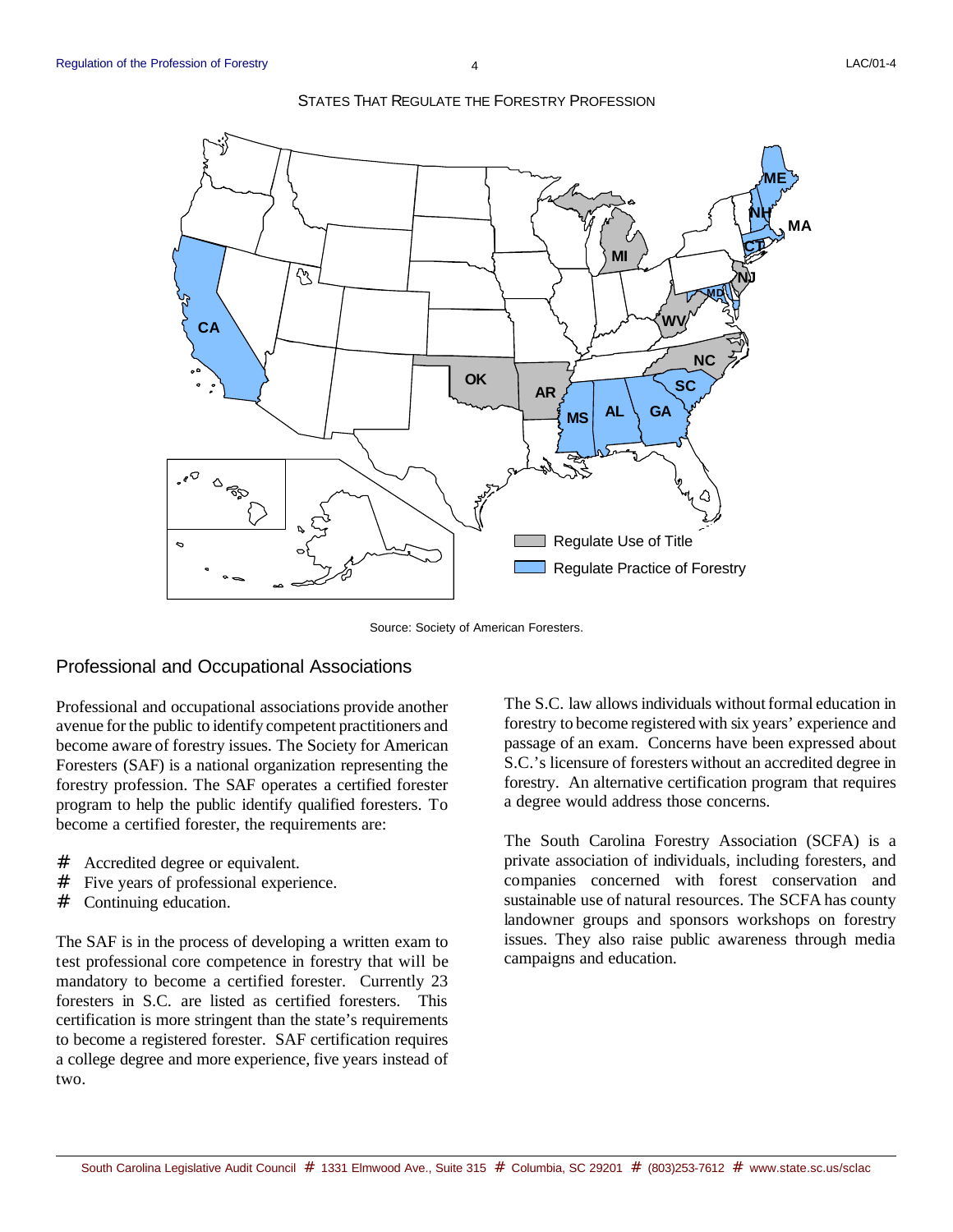#### Previous LAC Audits

As part of the sunset review process, the LAC previously audited the Board of Registration for Foresters in 1984 and 1990. In these audits, we recommended that the General Assembly consider terminating the board, or, in the 1990 audit, enact a less restrictive form of regulation, such as certification. The LAC could not identify a link between the board and good forestry practices. We also could not attribute a lack of unscrupulous or incompetent individuals practicing forestry to the activities of the board.

The availability of the South Carolina Forestry Commission to assist landowners was also cited as another reason that the board was not needed. Although the type of regulation has not been changed, we found no change in circumstances that would justify the continued regulation of the practice of forestry. In fact, as discussed above, the Forestry Commission has increased its enforcement activities and services to the public since 1990. Also, the law establishing the criteria for regulation of professions was enacted in 1996 with stricter standards than the previous sunset law. When applying this stricter criteria to the findings in the previous audits, the conclusions concerningthe appropriate regulation of foresters only become stronger.

#### **Conclusion**

S.C. Code §40-1-10(A) states that "[t]he State cannot abridge [the right of a person to engage in a lawful profession] except as a reasonable exercise of its police powers when it is clearly found that abridgement is necessary for the preservation of the health, safety, and welfare of the public." We could identify little risk to the health, safety and welfare of the public if the practice of forestry were not regulated by the state. The existing criminal and civil penalties for timber theft and fraud address the potential harm from incompetent practice. Additionally, the current laws restricting the practice of forestry, as implemented by the board, have not protected the public from unauthorized practice, as evidenced by the low number of complaints and lack of public information disseminated by the board.

The South Carolina Forestry Commission has provided increased law enforcement and public awareness about timber theft and fraud. The Society for American Foresters also offers a certification program with requirements similar to South Carolina's.

### Recommendation

The General Assembly should consider adopting a certification law for foresters by striking S.C. Code §48-27- 120(2) to allow only those who meet the qualifications to call themselves registered foresters. Alternatively, the General Assembly should consider terminating the Board of Registration for Foresters.

# Audit Objective, Scope and Methodology

As requested by members of the General Assembly, we reviewed the Board of Registration for Foresters to determine how the profession of forestry should be regulated by the state.

We did not consider the operations of the Board of Registration for Foresters except for activities related to this audit objective. We interviewed board members, officials of the Department of Labor, Licensing and Regulation, registered foresters and landowners, and officials with other state agencies and private organizations associated with forestry. We reviewed board records relating to enforcement of the law. We also reviewed the board's meeting minutes and publications. Other sources of evidence included records and publications of the South Carolina Forestry Commission, prior LAC reports, and reports and articles concerning the regulation of forestry in other states. The criteria for whether a profession should be regulated by the state and what type of regulation is appropriate are established in the South Carolina Code of Laws (§40-1-10).

This audit was conducted in accordance with generally accepted government auditing standards.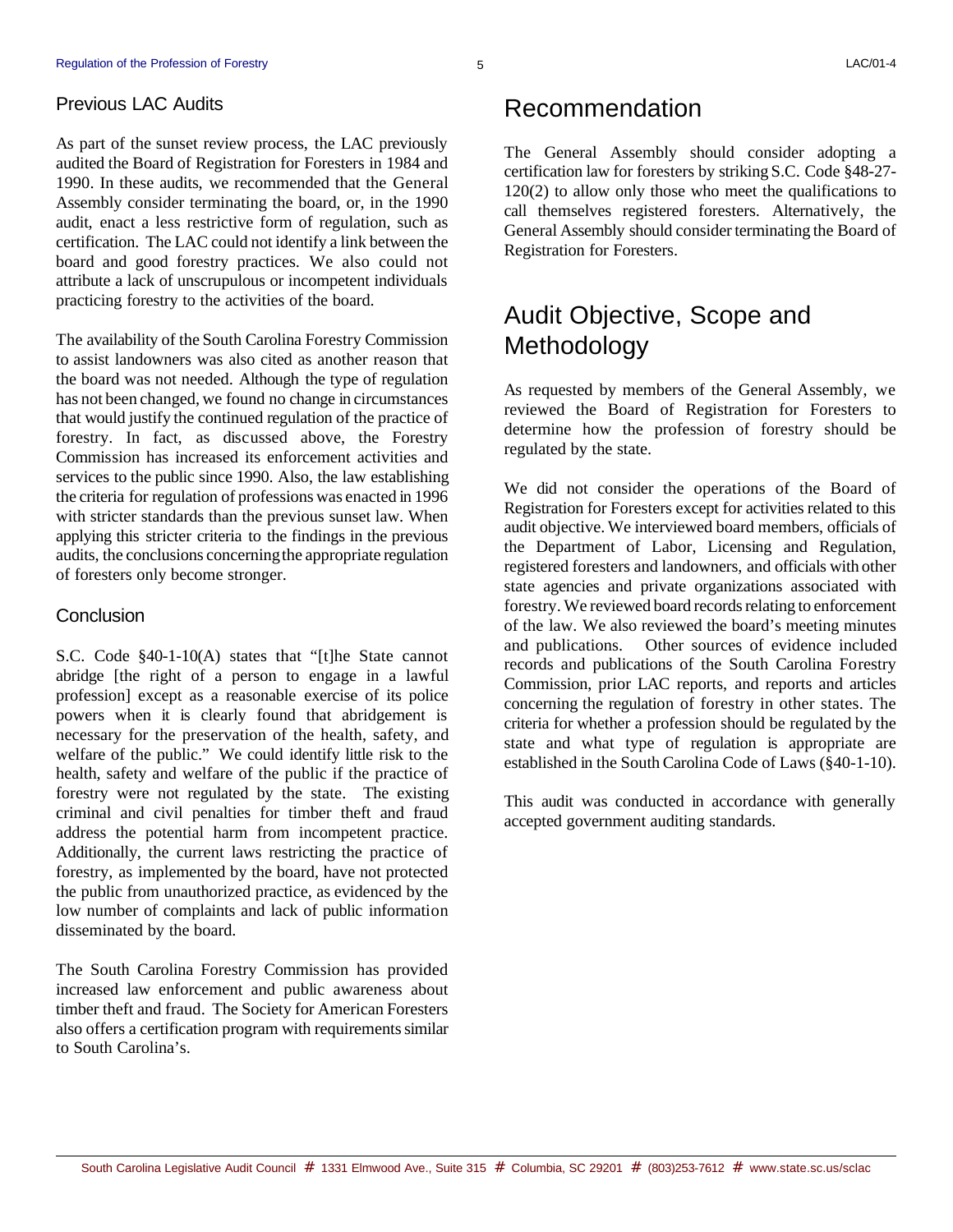The mission of the Board of Registration for Foresters (BRF) is to preserve and protect the health, safety and welfare of the public. The BRF does this by registering only those qualified by educationand experience to practice forestry. The practice of forestry includes any professional service relating to forestry, such as consultation, investigation, evaluation, planning or responsible supervision of forest management, protection, silviculture,measurements, utilization, economics, education or other forestryactivities in connection with any public or private lands.

The report infers thatharmcaused by the incompetent practice of forestry applies only to landowners and has no effect on the general population of our state. This is not true. While forest landowners are animportant component of the state's citizenry numbering over 109,000, the story does not stop there. South Carolina'sforestsaffecteveryone. The forest products industry employs 55,000 people, and forest products are our state's leading cash crop, contributing \$6.9 billion to the state's economy each year. Two out of every three acres in South Carolina is forestland, 72% of which is owned by individuals and non-forestry corporations. Energy savings, clean air, carbondioxide/oxygenexchange, clean water, erosion control, enhanced wildlife habitat and opportunities for outdoor recreation are extremely important results of sound forestry. South Carolina's environment, its citizens and forests are unalterably linked.

The report states that the BRF has taken few steps to ensure that landowners consult registered foresters or promote good forestmanagementpractices.Wedisagree.TheBRF provides a website which contains a program called Licensee Lookup that allows the general public and landowners to check if someone is a registered forester and the status of his/her license. A hard copy of the roster can be provided if requested. The BRF website also includes information on howto apply for registration, links to board publications, board meeting schedules and minutes, the code of laws pertaining to the Registration of Foresters, along with informationonhowto file a complaint against a registered forester. The BRF website has links to the South Carolina Forestry Commission (SCFC) website which contains information about forest management and reporting theft and fraud involving timber. The above is being done, although its mission does not direct that the BRF insure that landowners consult registered foresters or promote goodforestmanagementpractices. Other agencies have been charged with those responsibilities.TheBRF is the onlyagency charged with regulating and communicating with forestry practitioners to see thattheypossess the skills and knowledge that is required of a registered forester. Practicing forestry is a complicated process that encompasses decades. An incorrect forest prescription today can have a devastating impact on the forest, the forest investment, the environment and people's health well into the future.

The SCFC's timbertheftand fraud program in no wayreplaces the mission of the BRF; the BRF regulates the practice of forestry whereas the SCFC's program targets criminal activities. (See SCFC letter dated March 11, 2002.) The BRF licenses qualified and experienced individuals and sanctions misconduct through disciplinary proceedings. If the BRF finds that a licensee has committed fraud, deceit, gross negligence, incompetence or other misconduct in connection with any forestry practice, the BRF may sanction the licensee, require additional professional training, and/or impose restraints upon practice by the licensee. A criminal proceeding can only be prosecuted onbehalf of the BRF in the circuit solicitor's office. The solicitor's office exercises sole discretion in the prosecutionof these cases. The BRF may institute civil action in the Administrative Law Judge Division only for injunctive relief against any person violating the BRF's practice act, regulations or orders. Relying on the courts to prosecute offenders inadequately addresses problemsafterthe fact. The mission of the BRF is to stop the incompetent practice of forestry before it occurs through proper licensure of qualified individuals to practice forestry.

In an effort to further protect the public, the BRF requires that each registered forester obtain ten continuing forestry education credits annually. The BRF website contains additionalinformationas to continuing educationrequirements. The BRF and statute also require a registered forester to deposit money received from a forestry transaction into a separate trust or escrow account in a banking institution. The funds must remain in this account until the transaction is completed, at which time the registered forester must make a full accounting.

South Carolina's BRF has been more effective than its counterpart in some neighboring states inenforcement efforts over the last few years. For example Georgia, with twice the forested acres and 449 more registered foresters, had an almost equal number of complaints as South Carolina (9-GA, 8-SC). The data indicates, in both Georgia and South Carolina, thatregistrationof foresters is a deterrent, whichis far superior to after-the-fact criminal/civil action. This low number (8) demonstrates that the BRF is licensing qualified, competent and experienced foresters against whom few complaints are made.

Southern states that regulate the practice of forestry have many similarities. Georgia, Alabama, Mississippi and South Carolina have almost three-quarters of their forestland in private, nonindustrial ownership. Large-scale private non-industrial ownership of land coupled with a rather low education ranking and vulnerable populationgroups, make these southernstates particularly susceptible to timber theft, fraud and unsound forest management practices. According to SCFC, the elderly, widows, absentee landowners and minorities are most atrisk. (See SCFC letter dated March 11, 2002.)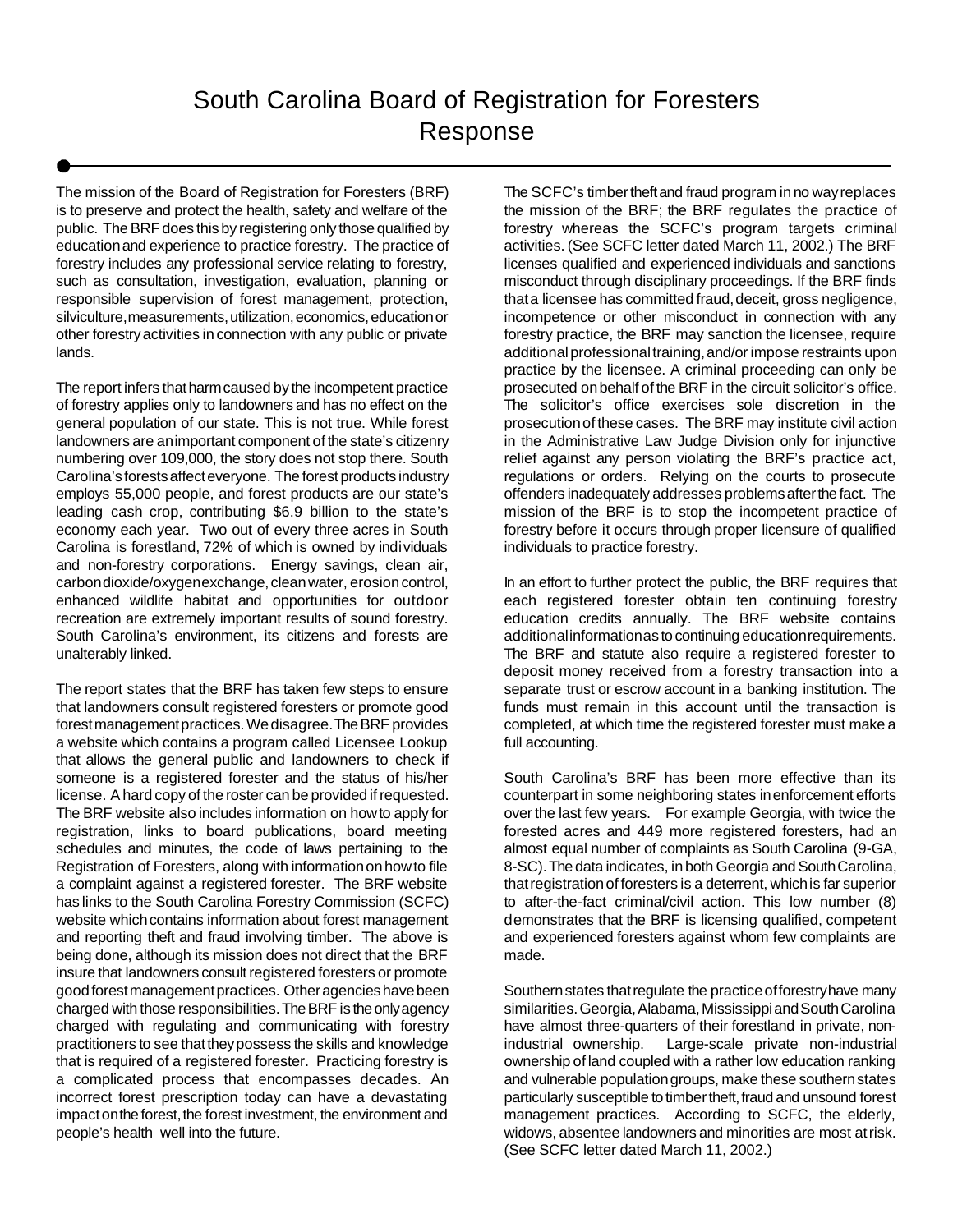The BRF is necessary for the practice of sound forestry in South Carolina. The BRF is more important in our state today thanwhenLAC reports were commissioned in 1984 and 1990 as land ownership is more fragmented, the elderly controlmore property, and the value of trees in our state continues to increase.The BRF is addressing its mission by protecting the public from unsound, detrimental forest practices and financial loss.

If the practice of forestry were unrestricted, as recommended in the LAC report, all forest landowners would be required to have forestry knowledge in order to know whether appropriate forest management practices were being prescribed. This would be inefficient, prohibitively expensive and, for all practical purposes, impossible.

**The Board of Registration for Foresters is committed to ensuring that the health,safety and welfare of the public is preserved and protected.**

### **Conclusion**

Adopting a certification law while at the same time allowing anyone to practice forestry, both recommended by the LAC report, is nothing more than title protectionfor those who have attainedafour-yeardegree from a schoolof forestry. This is far different from the current protect the public law now in effect. The result of changing the current law to a certification law would be that knowledgeable forest landowners would no doubt seek advice from competent foresters (certified foresters), but many others would fall prey to incompetent, and possibly unscrupulous individuals newly freed to practice forestry. Only by licensing the "practice of forestry", as the current Board of Registration for Foresters law does, can a landowner be assured that the forester they retain meets the standards set by the General Assembly and administered by the Board of Registration for Foresters.

### **Response of the South Carolina Forestry Commission by Mr. William O. Boykin**, **Deputy State Forester**

The Legislative Audit Council's use of the Forestry Commission's data from our accountability reports and their comments on our timber theft and fraud investigations were most complimentary.

However, there are three points from the LAC's draft report, Regulation of the Profession of Forestry, on which I offer comments:

1. The report states, "The Board has notreviewed the S. C. Forestry Commission's timber theft and fraud cases to determine whether violations of the licensing law occurred."

It has notbeenanexpectationof the ForestryCommission, nor our investigators, thatthe Board of Registration should have to review our timber theft and fraud cases for such information. Our investigators understand that they are to inform the Board of probable violations of the licensing law as they become aware of them. I should point out that since our timber theft/fraud investigation efforts have become more visible, our investigators very rarely find evidence of licensing violations.

2. The LAC concludes that"…..existing criminaland civil penalties for timber theft and fraud {adequately} address the potentialharm from incompetent practice" {of forestry}.

If existing penalties were adequate, the Forestry Commission currently would not be working with the S. C. Forestry Association and the Timber Producer's Association to develop a bill to increase penalties and provide for other actions to deter timber theft/fraud; existing penalties ARE NOT adequate.

3. The LAC recommends adopting a certification law and allowing the unrestricted practice of forestry.

The primary victims of timber theft/fraud are the elderly, widows, minorities and absentee landowners. The Forestry Commission's challenge, not the Board's, is to reach these groups with appropriate information and encourage them to seek the assistance of a professional forester. These landowners need to have the facts on their timber's value, condition, and management options before making forest management decisions. **If existing law is changed to a certification law and the practice of forestry is unrestricted,we will be aiding unscrupulous individuals by allowing them to present themselves as knowledgeable inforestrymatters,to the detrimentofour most vulnerable landowner groups.** The incidence of timber theft/fraud cases in our state is already more than our investigators can handle in a timely manner, we cannot support an action that will serve to increase this crime.

**The Board of Registration for Foresters is an integral elementin ensuring that the landowners of our state are able to receive reliable, professional assistance in the management of our forest resources.**